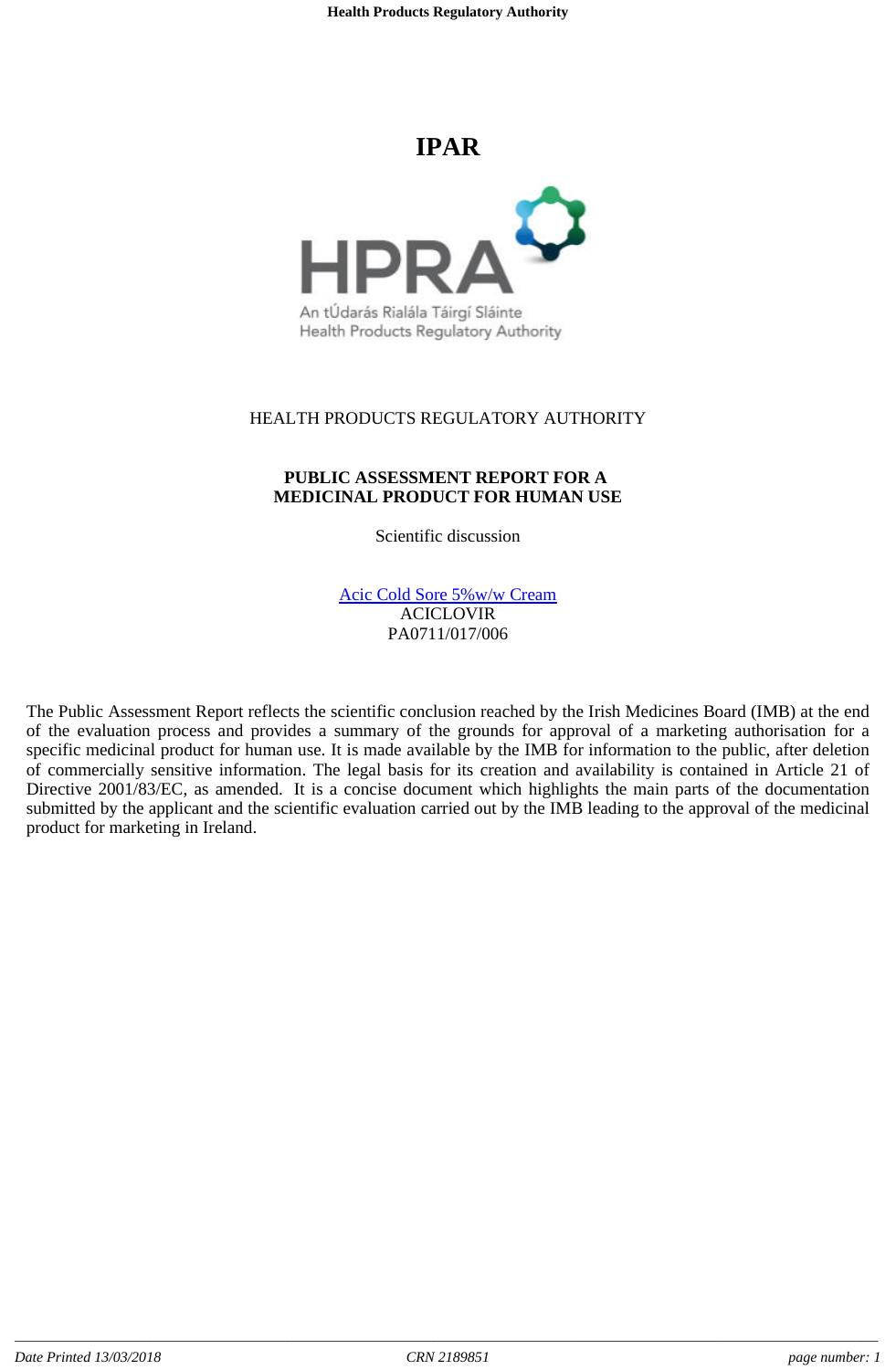# **I INTRODUCTION**

Based on the review of the data on quality, safety and efficacy, the HPRA has granted a marketing authorisation for Acic Cold Sore 5% w/w Cream, from Rowex Ltd. on 23<sup>rd</sup> November 2012 for: the treatment of Herpes simplex virus infections of the skin, lips and face (recurrent herpes labialis).

This application for a marketing authorisation was submitted in accordance with Article 10c of Directive 2001/83/EC and is referred to as an 'informed consent' application. This means that the Marketing Authorisation Holder for Acic 5% Cream, an authorised medicinal product in Ireland (PA0711/017/001), has permitted the applicant to refer to their dossier to obtain an authorisation for Acic Cold Sore 5% w/w Cream. Acic Cold Sore 5% w/w Cream has the same qualitative and quantitative composition in terms of actives substances and the same pharmaceutical form as Acic 5% Cream.

The Summary of Product Characteristics for (SmPC) for this medicinal product is available on the HPRA's website at www.HPRA.ie

| Name of the product                               | Acic Cold Sore 5% w/w Cream |
|---------------------------------------------------|-----------------------------|
| Name(s) of the active substance(s) $(INN)$        | <b>ACICLOVIR</b>            |
| Pharmacotherapeutic classification (ATC code)     | D06BB03                     |
| Pharmaceutical form and strength(s)               | 5% w/w Cream                |
| Marketing Authorisation Number(s) in Ireland (PA) | PA0711/017/006              |
| <b>Marketing Authorisation Holder</b>             | Rowex Ltd.                  |

# **II QUALITY ASPECTS**

### **II.1. Introduction**

This application is for Acic Cold Sore 5% w/w Cream.

Since this application is an informed consent of Acic 5% Cream (PA0711/017/001), the Quality data in support of this product is identical to the up-to-date Quality data of the Acic 5% Cream dossier wich has been assessed and approved. A more detailed quality comment is not required

### **II.4 Discussion on Chemical, Pharmaceutical and Biological Aspects**

The important quality characteristics of the product are well-defined and controlled. Satisfactory chemical and pharmaceutical documentation has been provided, assuring consistent quality of Acic Cold Sore 5% w/w Cream.

# **III NON-CLINICAL ASPECTS**

### **III.1 Introduction**

Since this application is an informed consent of Acic 5% Cream (PA0711/017/001), the assessment of the non-clinical aspects is not required. The non-clinical data related to this product is identical to that for Acic 5% Cream (PA0711/017/001).

### **III.2 Pharmacology**

N/A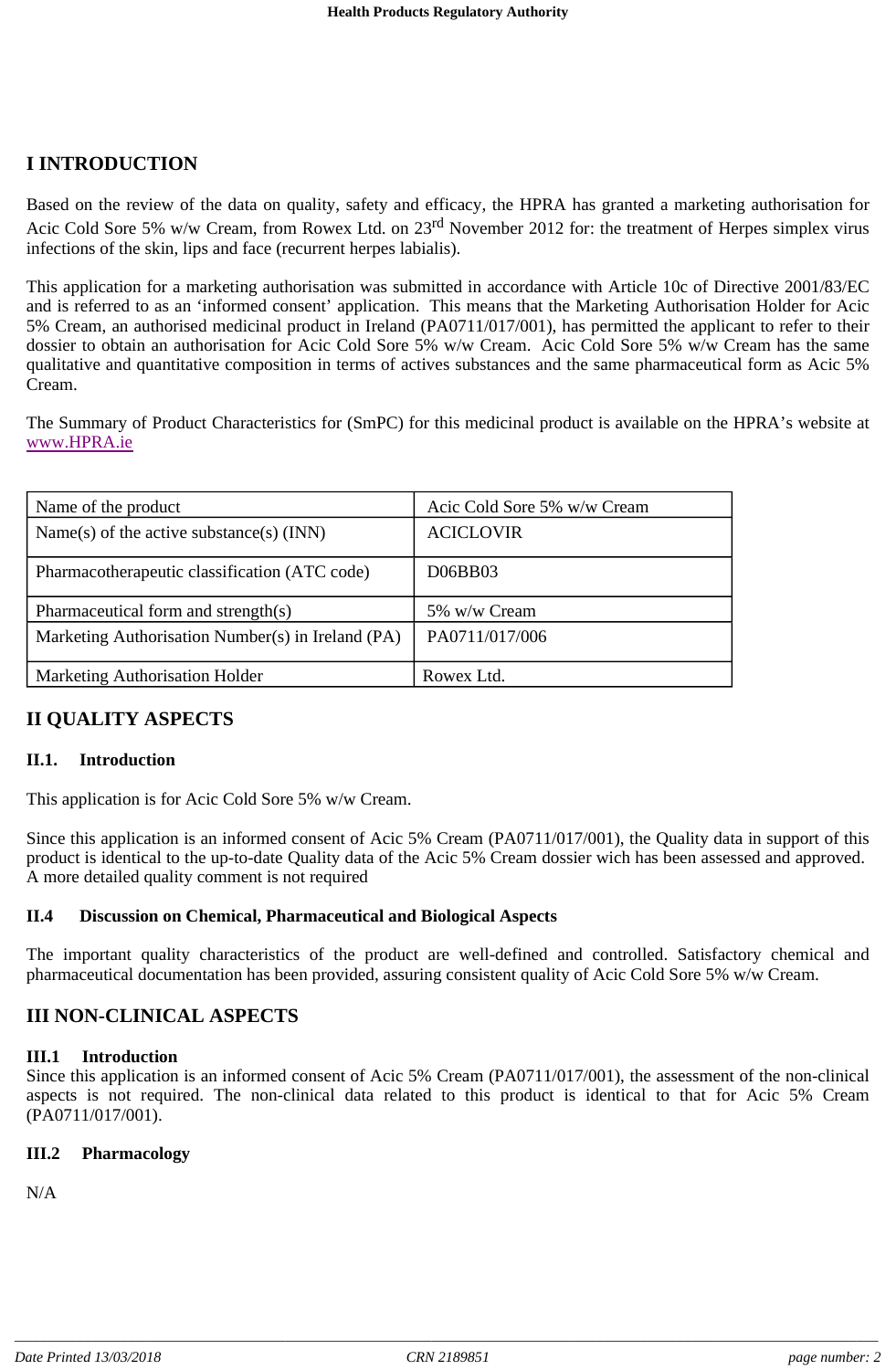### **III.3 Pharmacokinetics**

N/A

**III.4 Toxicology**

N/A

### **III.6 Discussion on the non-clinical aspects**

Since this application is an informed consent of Acic 5% Cream (PA0711/017/001), the assessment of the non-clinical aspects is not required. The non-clinical data related to this product is identical to that for Acic 5% Cream (PA0711/017/001).

### **IV CLINICAL ASPECTS**

### **IV.1 Introduction**

Since this application is an informed consent of Acic 5% Cream (PA0711/017/001), the efficacy and safety data in support of this product is identical to the up-to-date efficacy and safety data of the Acic 5% Cream dossier which has been assessed and approved. The pack size for this application is limited to 2g only.

The indication sought for Acic Cold Sore 5% w/w Cream is the treatment of herpes simplex virus infections of the skin, lips and face (recurrent herpes labialis). The applicant is seeking approval for a general sales method of sale and supply.

Aciclovir is a well known active substance with established efficacy and tolerability.

The content of the SPC is acceptable and is similar to that of Acic 5% cream (PA0711/017/001) but without an indication for genital herpes. This is acceptable as the applicant has applied for a general sales designation and genital herpes is not permissible as an indication in the general sales setting. Zovirax Cold Sore Cream is already approved for sale in the general sales setting.

### **IV.2 Pharmacokinetics**

The pharmacokinetics for Cold Sore 5% w/w Cream are the same as that for Acic 5% Cream (PA0711/017/001)

### **IV.3 Pharmacodynamics**

The pharmacodynamics for Cold Sore 5% w/w Cream are the same as that for Acic 5% Cream (PA0711/017/001)

### **IV.4 Clinical Efficacy**

Acic Cream 5% is identical to Acic Cold Sore 5% Cream and has well established efficacy.

### **IV.5 Clinical Safety**

Acic Cream 5% is identical to Acic Cold Sore 5% w/w Cream. The safety and tolerability of Acic Cream 5% is well established.

### Risk Management Plan

Acic Cold Sore 5% w/w Cream is a generic product. With the reference product of GlaxoSmithKline Consumer Healthcare (Ireland) Limited marketed under the trade name Zovirax no special important risks or potential risks have been identified which require additional risk minimisation activities (as per Article 8.3 of Directive 2001/83 EC as amended) other than the global pharmacovigilance system. Therefore, no additional activities are proposed for Acic Cold Sore 5% Cream.